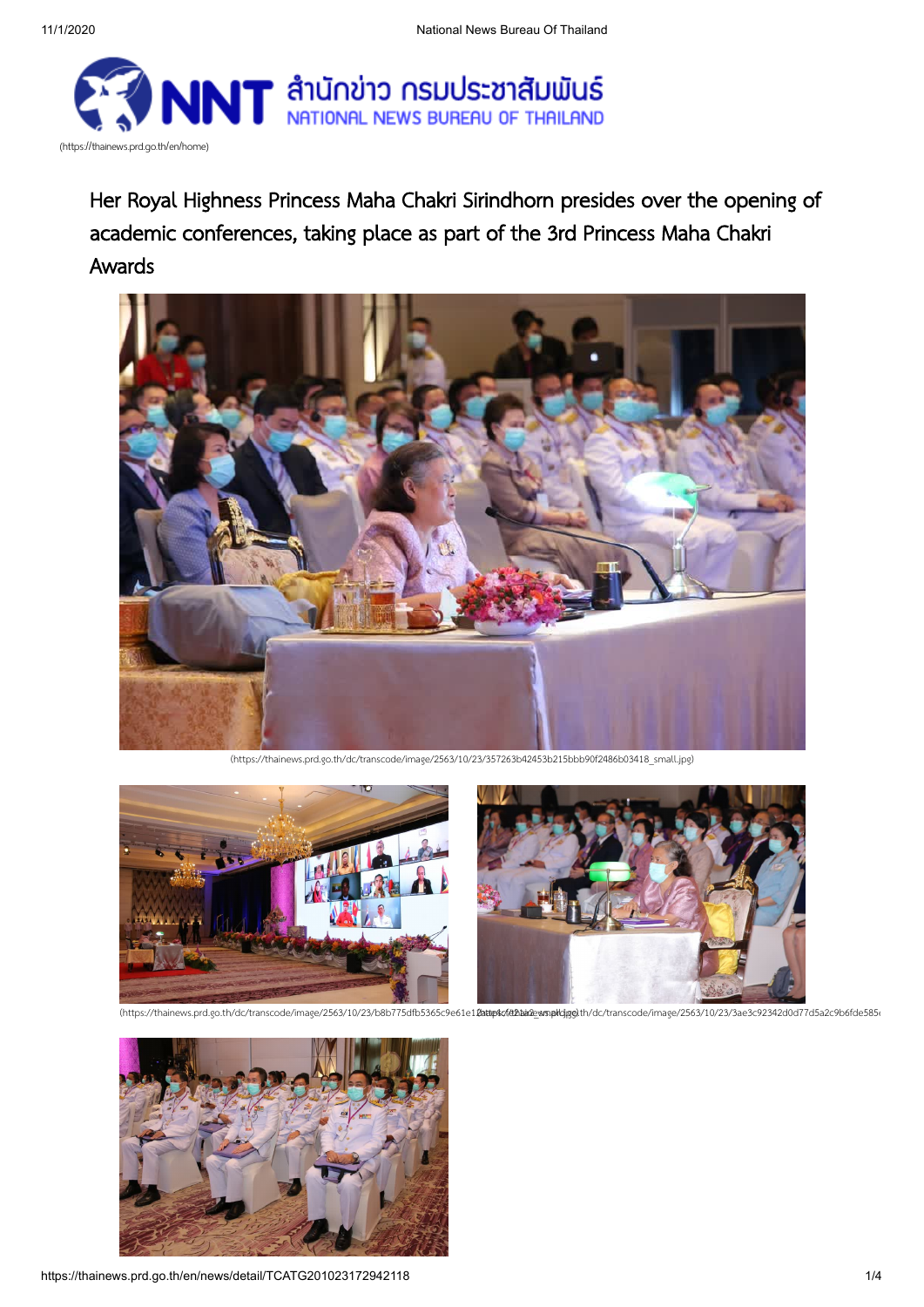[\(https://thainews.prd.go.th/dc/transcode/image/2563/10/23/9eea8d642389b429a838dcbe69ae9bd5\\_small.jpg\)](https://thainews.prd.go.th/dc/transcode/image/2563/10/23/9eea8d642389b429a838dcbe69ae9bd5_small.jpg)

23 Oct 2020 | View : 211



(//line.me/R/msg/text/?Her Royal Highness Princess Maha Chakri Sirindhorn presides over the opening of ... Information and

Source: [https://thainews.prd.go.th/en/news/detail/TCATG201023172942118\)](https://line.me/R/msg/text/?Her%20Royal%20Highness%20Princess%20Maha%20Chakri%20Sirindhorn%20presides%20over%20the%20opening%20of%20...%20Information%20and%20Source:%20https://thainews.prd.go.th/en/news/detail/TCATG201023172942118)

BANGKOK (NNT) - On 22 October 2020, Her Royal Highness Princess Maha Chakri Sirindhorn traveled to the Siam Kempinski Hotel, in Pathumwan district of Bangkok, to preside over the opening of the 3rd Princess Maha Chakri Awards, being organized by the Princess Maha Chakri Award Foundation in collaboration with the Ministies of Education, Foreign Affairs and Interior, as well as the Fund for Educational Equality, the Public Relations Department, Thai embassies in ASEAN and Timor-Leste and other offices.

The two-day conference, on October 22nd and 23rd, aims to facilitate exchanges between Princess Maha Chakri Award winning teachers from Brunei Darussalam, Cambodia, Indonesia, the Lao PDR, Malaysia, Myanmar, the Philippines, Singapore, Timor-Leste, Vietnam and Thailand. The conference is taking place via Zoom at Thai embassies across ASEAN and in Timor-Leste, due to the COVID-19 situation.

On this occasion, Her Royal Highness heard lectures by 2019 award winning teachers on techniques for attracting community participation and tearing down barriers to learning, multidisciplinary teaching and fostering a love for the classroom.

Her Royal Highness also took part in exchanging techniques on teaching, covering the teaching of science, and organizing classes for special needs students.

The Princess Maha Chakri Award is presented every two years and was most recently given in 2019 to exemplary teachers who dramatically affected students and who were of great service to education. A total of 11 awards were handed out among the nations of ASEAN and Timor-Leste.

## Information and Source

Reporter : Praphorn Praphornkul Rewriter : Hugh Brammar National News Bureau & Public Relations : http://thainews.prd.go.th

<span id="page-1-0"></span>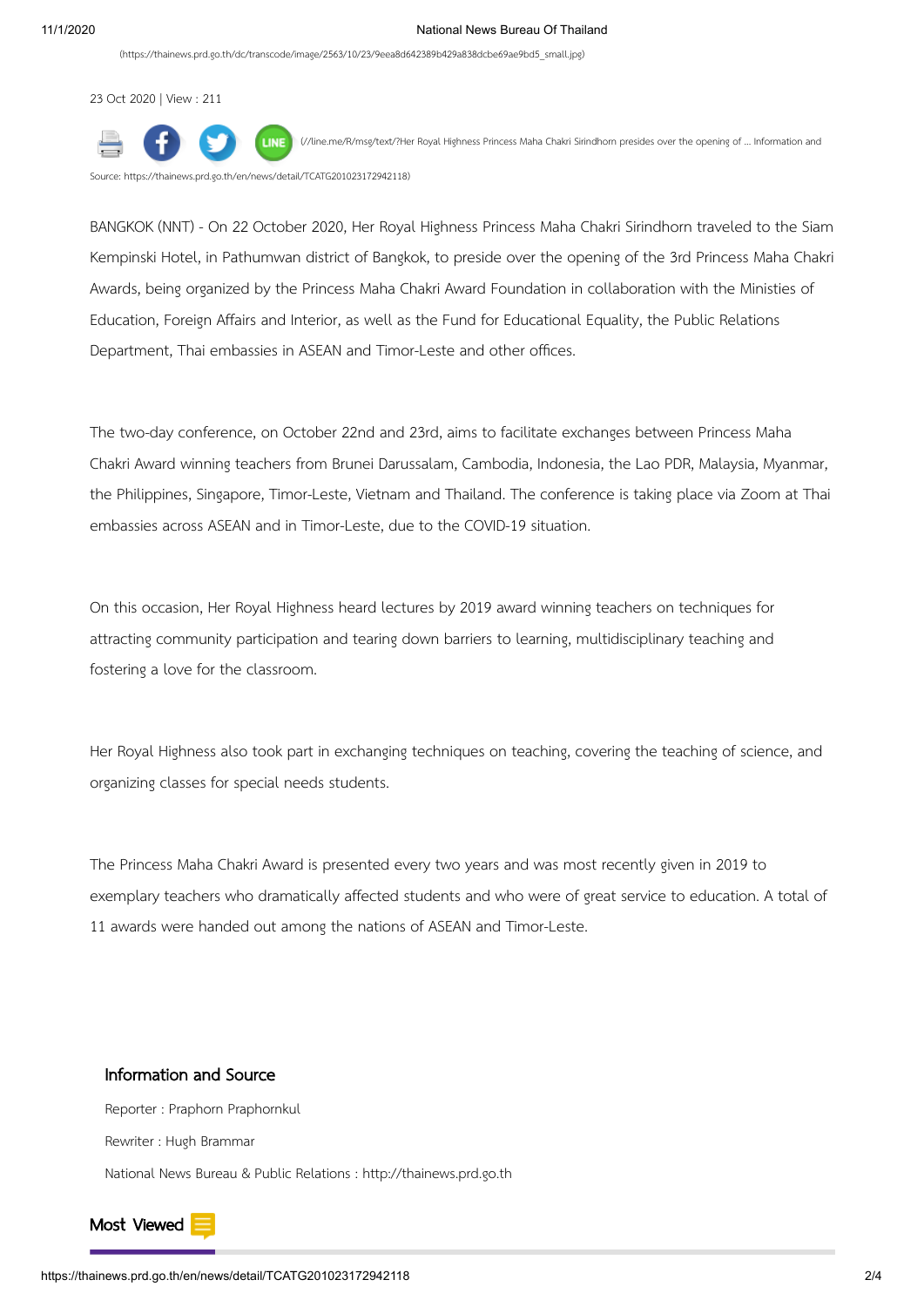## 11/1/2020 National News Bureau Of Thailand

Co-pay program receives positive feedback

นละคริ

[Related](#page-1-0) Stories

[\(https://thainews.prd.go.th/en/news/detail/TCATG201029135229830\)](https://thainews.prd.go.th/en/news/detail/TCATG201029135229830) 29 Oct 2020

Their Majesties the King and Queen attend a royal krathin ceremony at Nong Pa Phong Temple

[\(https://thainews.prd.go.th/en/news/detail/TCATG201029140019836\)](https://thainews.prd.go.th/en/news/detail/TCATG201029140019836) 29 Oct 2020



Their Majesties the King and Queen bestow degrees upon graduates of Thammasat University

[\(https://thainews.prd.go.th/en/news/detail/TCATG201031115532519\)](https://thainews.prd.go.th/en/news/detail/TCATG201031115532519)